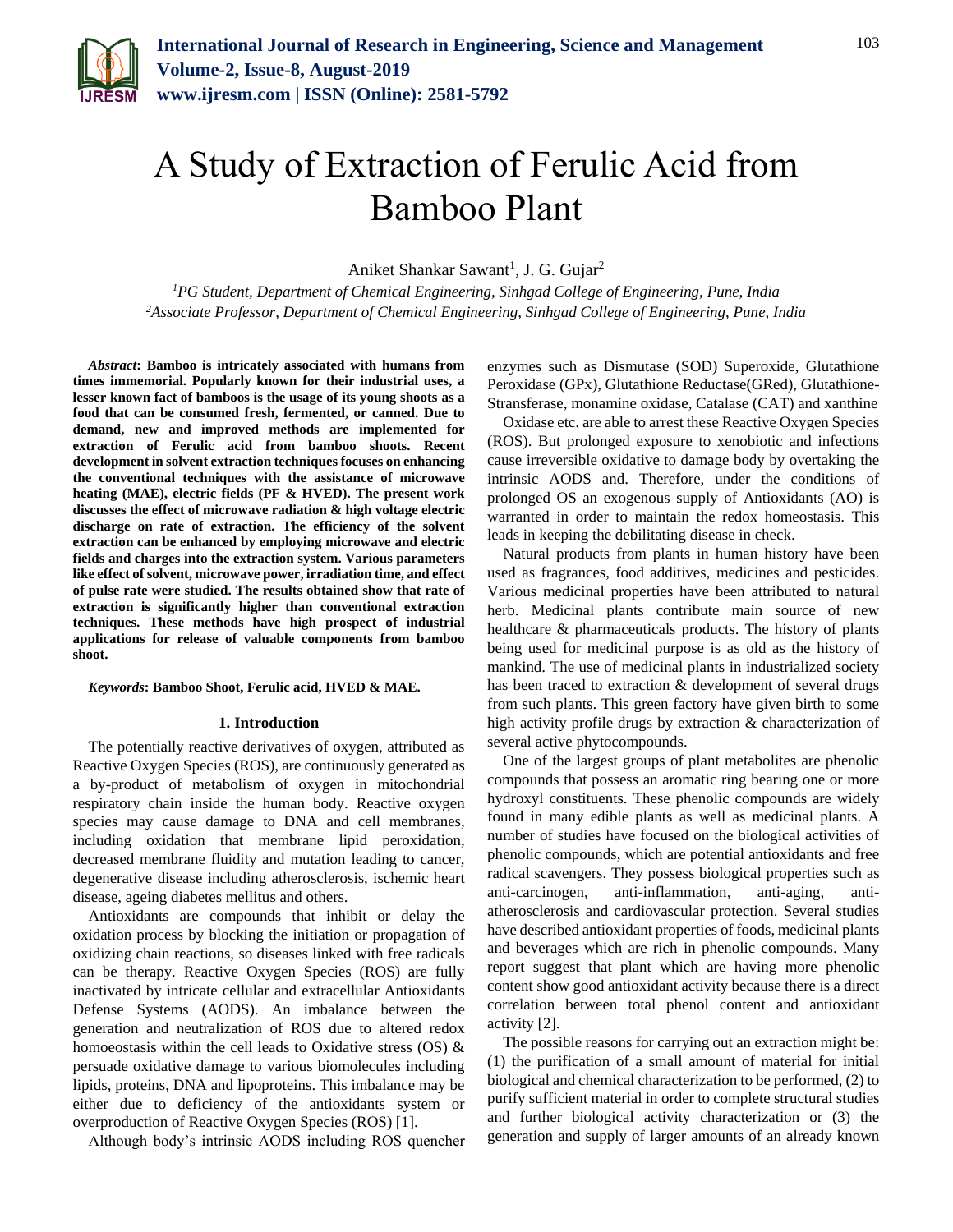

compound so that extensive biological testing such as pharmacology and toxicology can be performed on the material [3].



Fig. 1. Bamboo shoot

#### *A. Nutrients present in bamboo shoot*

The main nutrients present in bamboo shoots are protein, amino acids, carbohydrates, minerals, fat, sugar, inorganic salts and fiber. The shoots have a good profile of minerals, consisting mainly of manganese, potassium, calcium, chromium, copper, zinc, iron, plus lower amounts of phosphorus, and selenium. Fresh shoots are a good source of thiamine, vitamin A, vitamin B6, niacin and vitamin E. They contain 17 amino acids. 8 of them are essential for the human body. Tyrosine amounts to 57- 67% of the total amino acid content. Fat content is comparatively low (0.26-0.94%). The shoots contain important essential fatty acids. It has total sugar content of 2.5% on average, is lower than that of other vegetables. The content of water is 90% or more.

Bamboo leaves are a rich source of hydrocyanic and benzoic acids. Tender bamboo shoots contain various enzymes such as nuclease, proteolytic enzyme, deamidase, amylase, amigdalin splitting and silicon splitting enzymes. Besides, the juice of the pressed bamboo-shoots possesses protease activity which helps digestion of proteins.

## *B. Medicinal value*

Bamboo shoots have good anti-oxidant, anti-free-radical and anti-aging agents with different flavones, glycosides.

Bamboo shoots contain arginine, tyrosine, histidine and leucine as amino acids. The presence of amino acid such as tyrosine facilitates biochemical metabolism of our body. Adrenaline is synthesized in the medulla of the adrenal gland in an enzymatic pathway which converts the amino acid tyrosine into a series of intermediates and, ultimately, adrenaline. Thus it can be beneficial in patients with Parkinson'sdisease. It also plays important role in function of thyroid and pituitary glands that are involved in producing and regulating hormones in human body. Presence of high fiber and phytosterols in bamboo shoot reduces fat and cholesterol levels. Making them one of the important healthy foods in patients with lifestyle related disorders. The dietary fiber has a number of health benefits as it can protect our body from coronary diseases and potential carcinogens. Bamboo shoot was found to show increased gastro-intestinal movement, indicating its role in cholesterol lowering in individuals provided with bamboo diets.

The extracts of bamboo have anti-inflammatory, anthelmenthic, antibacterial, diuretic property, antiulcer, antifertility, antimicrobial and hypoglycaemic activities. Leaves decoction is used as an antispasmodic inamenorrhea and dysmenorrhea. Bamboo leaf juice is given for strengthening the cartilage in osteoporosis and osteoarthritis.

#### **2. Method of analysis**

### *A. UV Spectrophotometer*

We know that the spectrophotometry involves the use of a spectrophotometer. A spectrophotometer is a device that measure the light intensity measuring the intensity as a function of the source wavelength. The important features of spectrophotometer are spectral bandwidth and linear range of absorption or reflectance measurement.

A spectrophotometer device is commonly used for measurement of transmittance or reflectance of the solutions, transparent or opaque solids, like polished glasses, or gases. However, they can be designed to measure the diffusivity on any of the listed ranges that usually cover around 200 nm-350 nm using different controls and calibration within these ranges of light. Calibrations are needed on the machine using standards that vary in type depending upon the wavelength of the photometric determination. In present work we are using UV spectrophotometer for the analysis of Ferulic acid from Bamboo shoot [4].

#### **3. Results and Discussion**

#### *A. Effect of solvent*

Experiments were carried out using different solvents such as Methanol, Ethanol and Distilled water were used. It can be observed that the concentration of Ferulic acid increases with increase in polarity of the solvents. It is observed that the maximum percentage of extraction of Ferulic acid in Bamboo shoot is obtained by using Ethanol solvent. The initial rate of extraction of Ferulic acid is very rapid and becomes constant after about 90 minutes. The concentration obtained at this time were considered to be equilibrium concentration attained during the extraction. Initially concentration is more as more solute will be extracted by the solvent but as time goes on amount of solute will be lowers down.



Fig. 2. Effect solvent on extraction of Ferulic acid from Bamboo shoot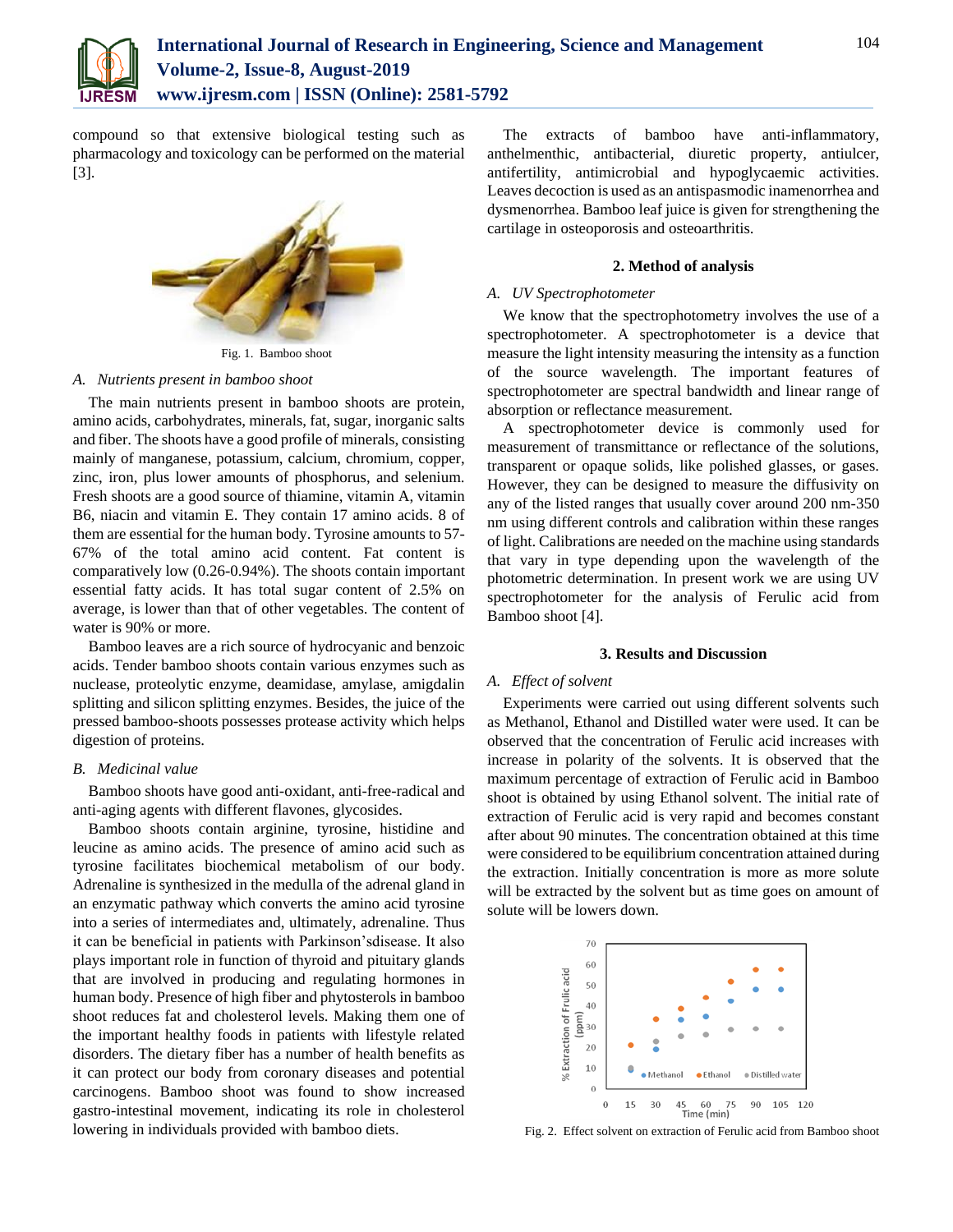

Simultaneously rate of extraction will be less and also the ability of solvent to extract the solute from the Bamboo shoot will become less as solvent gradually reaches to its saturation point so extraction will be more during the first half period of extraction and in other half extraction is very minute compared to first half period. Fig. 2 shows the effect of solvents on extraction of Ferulic acid from bamboo shoot. The polarity of compounds and principle properties were responsible for this result [5].

#### *B. Effect of Temperature*

The experimentation study was carried out at various temperatures such as  $25^{\circ}$  C,  $40^{\circ}$  C and  $50^{\circ}$  C. It can be observed that the concentration of Ferulic acid increases with increase in temperature. The initial rate of extraction of Ferulic acid is very rapid and becomes constant after about 90 minutes.



Fig. 3. Effect of temperature on extraction of Ferulic acid from Bamboo shoot

The concentrations obtained at this time were considered to be equilibrium concentration attained during the extraction. The concentration of extraction of Ferulic acid obtained at higher value at higher temperature of  $50^{\circ}$  C. Fig. 3 shows the effect of temperature on extraction of Ferulic acid from Bamboo shoot.

*C. Effect of speed of agitation*



Fig. 4. Effect of speed of agitation on extraction of Ferulic acid from Bamboo shoot

The extraction of Ferulic acid was carried out at 400 rpm, 800 rpm and 1200 rpm. It was observed that the concentration of Ferulic acid increases with increase in speed of agitation. The initial rate of extraction of Ferulic acid is very rapid and becomes constant after about 90 minutes. The concentration obtained at this time was considered to be equilibrium concentration attainedduring the extraction. The concentration of extraction of Ferulic acid obtained at higher value at maximum agitation speed of 1200 rpm. Fig. 4 shows the effect of speed of agitation on extraction of Ferulic acid from Bamboo shoot.

*D. Effect of microwave oven power*



Fig. 5. Effect of microwave power on extraction of Ferulic acid from Bamboo Shoot

Extraction of Ferulic acid was studied by adjusting microwave oven power at 125W, 200W and 240W. It was observed that the concentration of Ferulic acid increases with increase in microwave oven power. The initial rate of extraction of Ferulic acid is very rapid and becomes constant after about 90 minutes. The concentration obtained at this time was considered to be equilibrium concentration attained during the extraction. As the microwave power increases, the intensity of wave increases which causes more cell rupture and higher rate of extraction. Fig. 5 shows the effect of microwave power on extraction Ferulic acid. Similar results were obtained from experimental and modeling studies on microwave-assisted extraction of thymol from Trachyspermum-ammi (TA) [6].

#### **4. Mathematical Modelling**

The quantity and quality of the total phenolic compounds extracts are affected by numerous factors such as extracting solvents, solid to solvent ratio, the speed of agitation and extraction temperature. All these parameters were optimized by varying one parameter at a time while keeping other operating parameters constant. The maximum values of extraction concentration obtained from the various process parameters were considered as optimized parameters. Afterwards, the experimental kinetic data were analyzed with a steady state model equation imitative by Spiro and Siddique [7]. The extraction obtained at optimized parameters is the result of high rate of mass transfer into the liquid phase. The obtained optimized results and kinetics validation can be used to design the process for the commercial platform. The values of diffusion coefficient and mass transfer coefficient were comparable with the literature [7].